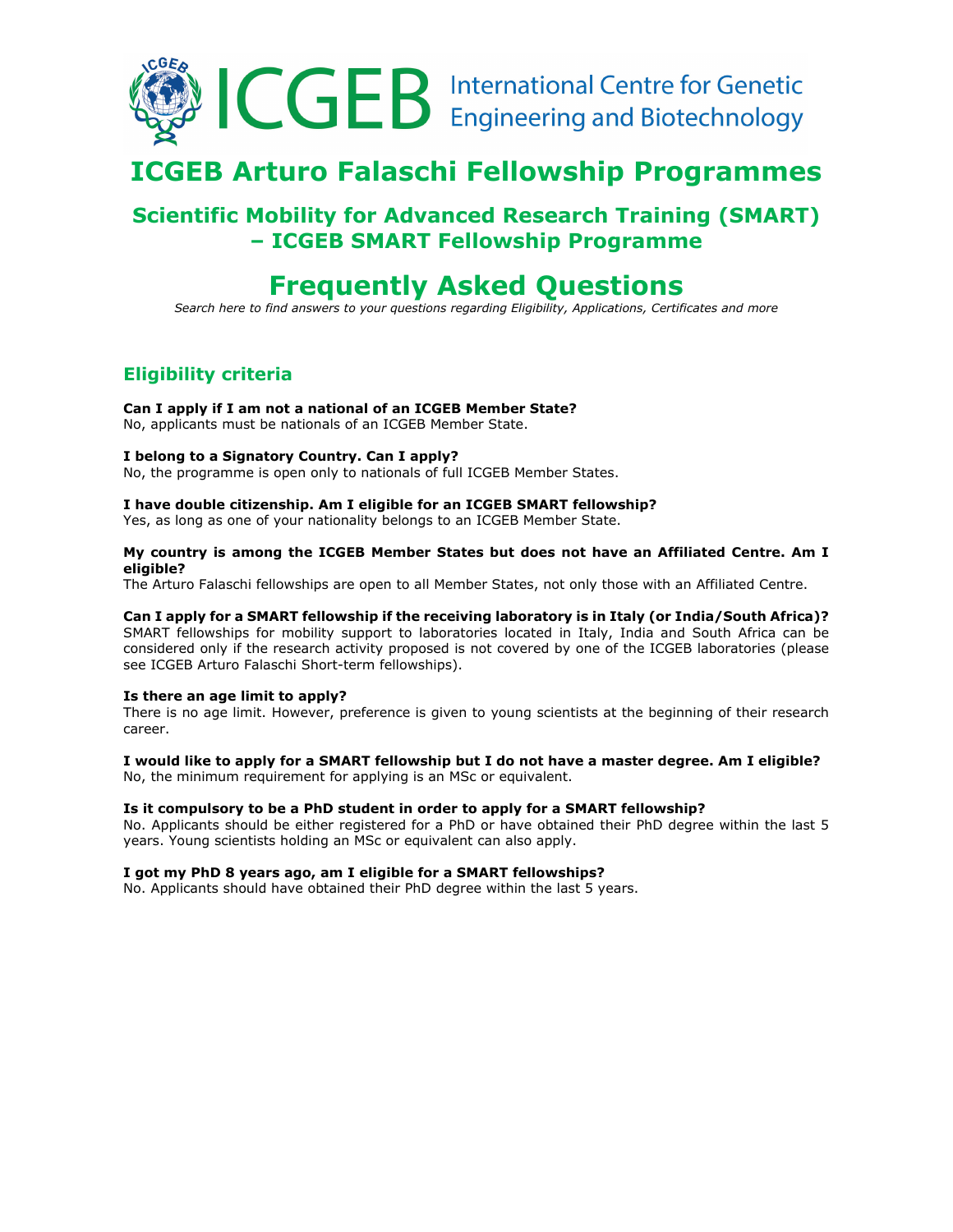# **Host supervisor and receiving Institute**

#### **Is it compulsory to have a host supervisor/receiving Institute to apply for a SMART fellowship?**

The ICGEB SMART Fellowship programme promotes the mobility of researchers between ICGEB Member States and should show clear evidence of strong collaboration between the home/host laboratories. Applicants must have a host institute before applying, as the written agreement/approval of the host institute is an integral and indispensable part of the SMART application to be complete.

#### **Should I provide the information on the Host and home laboratories?**

No, the Home and Host labs will both receive an individual automatic message with a link to access your application to confirm the data requested from them and to confirm that they agree with your fellowship submission.

It is therefore important that you make sure that the contact details provided for the Heads of the Host/Home laboratories are valid as the system will send them an automatic message with a link where each of the Heads can enter the requested information and upload the necessary documents.

#### **How can I know if the Home/Host lab have submitted the requested information/documents?**

You will receive an automatic notification when your Home/Host labs will complete their section in your application. You will be able to verify if the Home/Host labs have completed their sections of tour application through the ICGEB Service Gateway under the "My fellowships application" section and solicit the Home/Host labs in case they have not yet provided the necessary information.

Please note that you will not be able to view the content of the Home/Host lab sections, only verify if the necessary information has been sent.

#### **My Home/Host labs have not received the email with the link to complete their sections of my SMART application. What should they do?**

It may be possible that the automatic email of request has been delivered to their SPAM mailbox. Ask them to check this mailbox. If no message is found, they should contact support@igeb.org

#### **Are there any specific lists of eligible laboratories appointed by ICGEB for the SMART Fellowship programme?**

No, a list of suitable laboratories is not available as all labs are eligible as long as they are located in one of the ICGEB Member States and that there is clear evidence of a strong collaboration between the laboratory of the applicant and that of the Host Supervisor. Please select the laboratory/group most suitable to your research and which meets the above criteria.

#### **Is it possible for the receiving laboratory to be located in a Signatory Country?**

No, the host laboratory must be located in one of the ICGEB Member States.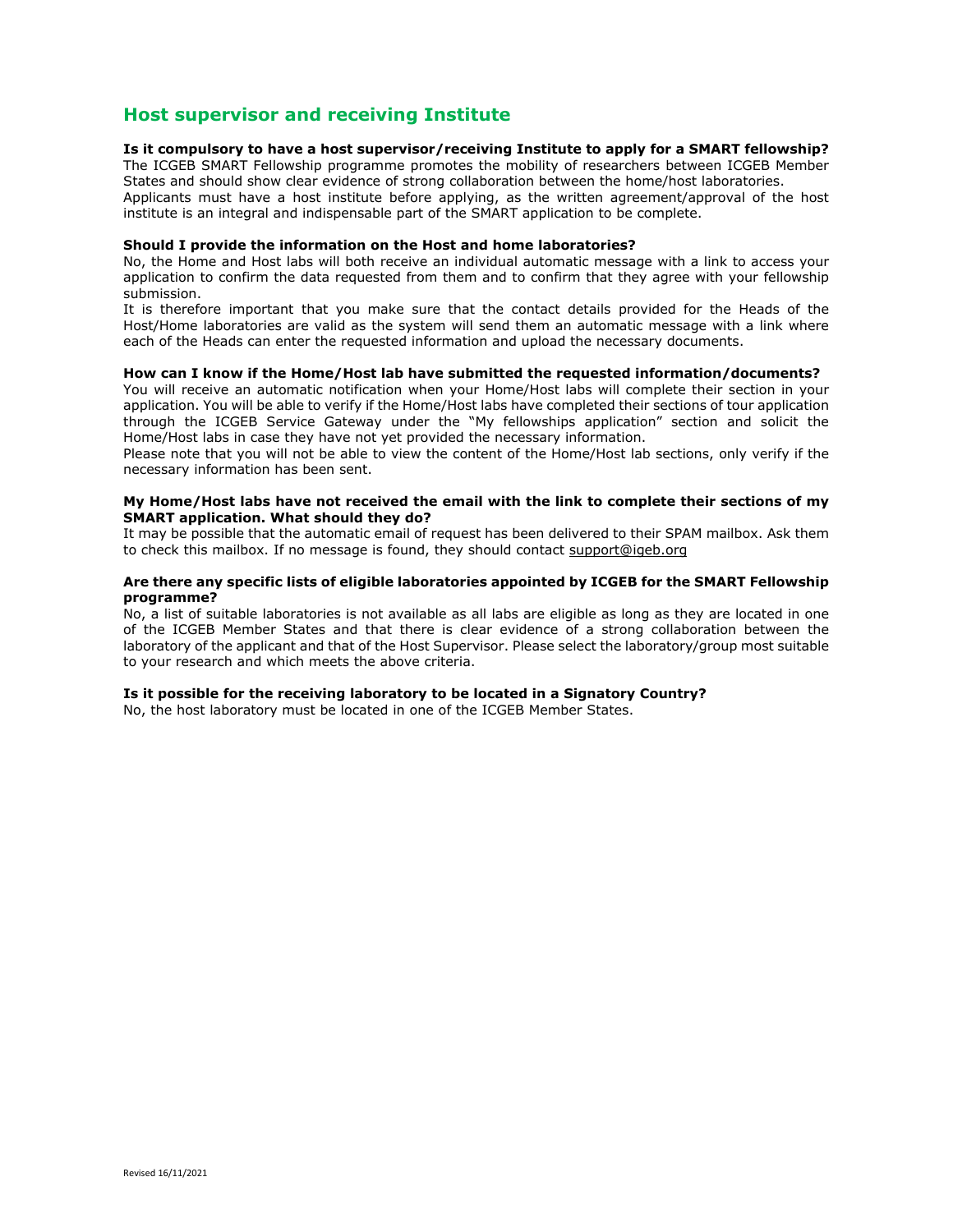# **Application procedure**

# **How should I submit my application?**

The first essential step is to create an account at: https://isg.icgeb.org/auth/login

The applicants must then submit their applications online via the dedicated portal (https://www.icgeb.org/activities/fellowship/http-www-icgeb-org-smart-app-form-doc/)

The platform for submission is structured so that you can save your application anytime you wish before sending the full proposal. You can therefore prepare your application during several days, you do not need to connect to the portal and complete the submission all in one go.

The application process is divided in 8 steps, each step requires you to enter some mandatory data. Once you filled all the required data press the **"Next"/"Save"** button to proceed. You can return to the previous step by clicking the **"Back"** button.

# **What documents do I need to send?**

1) Copy of your passport, even if expired (only the page with personal details is required);

2) Your updated CV and publications list;

3) Curriculum Vitae of the head of the receiving laboratory complete with the list of his/her publications (DO NOT send copy of any papers).

# **Where should I upload the attachments?**

The attachments are to be uploaded at the end of the application. This operation will be possible only after completing all the fields/sections. You will have to confirm your submission by clicking the green button "**send**" and you will be automatically directed to the Attachment section where to upload all the necessary documents. Please note that the system does not foresee the possibility of attaching other documents other than those mandatory.

# **Are there any word/character limits for the SMART application?**

The following sections of the online application have a word limit:

- Abstract of your research (max 200 words)
- Brief description of your proposed research and purpose of the visit (max 1,000 words)
- Project timetable (max 200 words)
- Facilities available in the receiving institution (max 300 words)
- Reasons for selecting this particular hosting laboratory for this fellowship (max 300 words)
- Motivation letter (max 200 words)

# **How many reference letters are required for my SMART application?**

Two (2) reference letters, at least one of these should be a member of the University or College you attended most recently.

Please request your referees to upload their letters via the link received via email (from the address notifications@icgeb.org) by the application closing date.

# **Will I be informed once the referees have submitted their letters of reference?**

Applicants will receive an email once the referee upload his/her letter of reference.

Please make sure that the contact details of the referees are valid as the system will send an automatic message with a link where the referee can upload the recommendation letter.

You will be able to verify if the letters of support have been submitted through the ICGEB Service Gateway under the "My fellowships application" section and solicit the referees in case they have not yet provided this information.

Please note that you will not be able to view the letters of support only verify if they have been sent.

#### **Can I submit the recommendation letters together with my application?**

No, do not send the reference letters, as they will not be considered. Please request your referees to upload their letters by the application closing date through the link they will receive when you submit your application.

# **Who should write the reference letters? Can one of them be the Host Supervisor?**

Normally the reference letters should be written by a person who is familiar with your work/plan of study, at least one of these should be a member of the University or College you attended most recently. Reference letters from the prospective host supervisor are not generally accepted.

# **Do I need to provide the English language proficiency certificate (TOEFL/IELTS)?**

No, this certificate is not requested for the SMART fellowship.

# **How many calls are available each year?**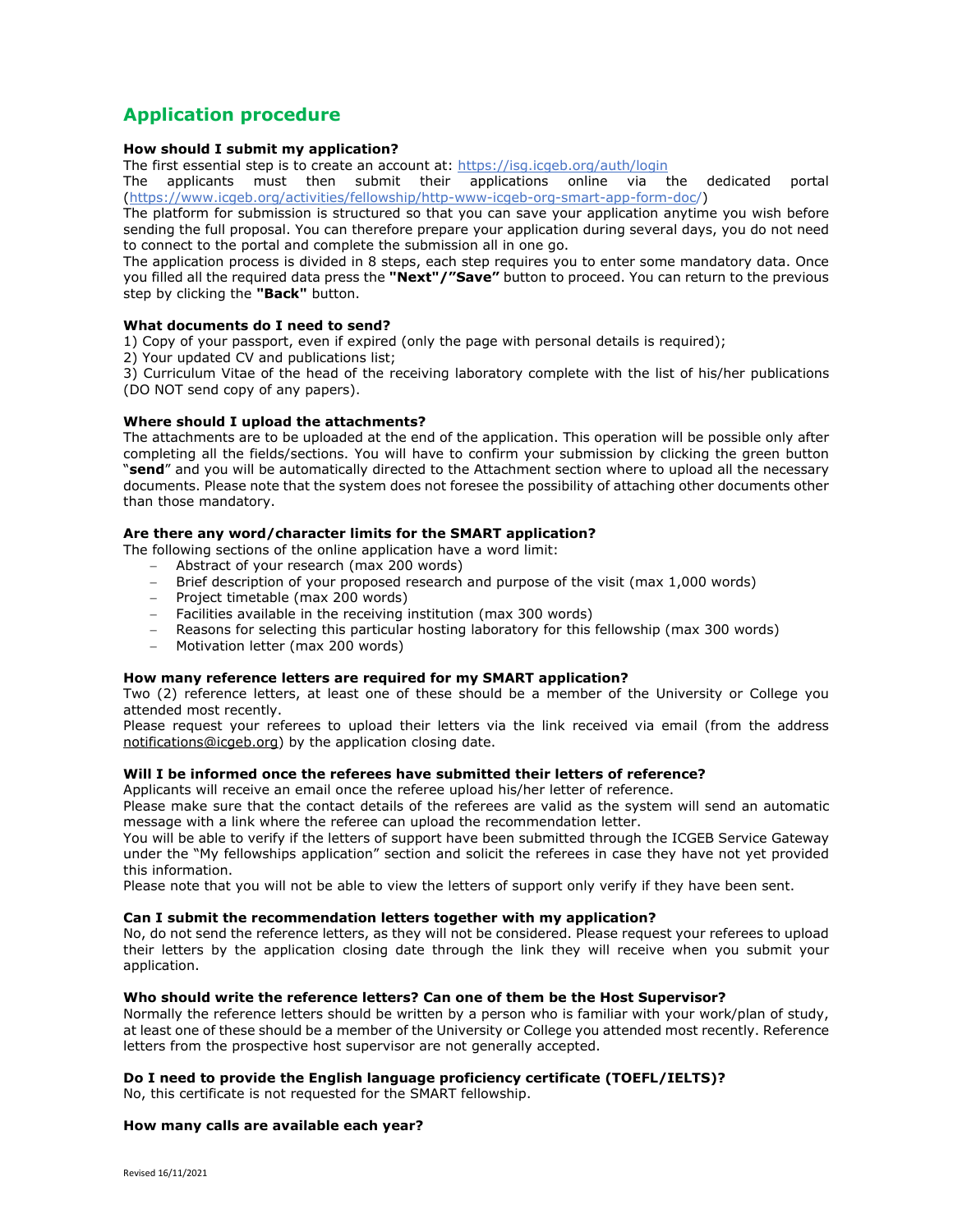There are two calls, one in March (deadline: 31 March) and one in September (deadline: 30 September).

## **I have submitted my application two days ago but have not received any acknowledgment from ICGEB?**

As soon as you complete your online application and confirm the submission you will receive an automatic notification confirming that your application has been received. This automatic message confirms only that your submission has been successful, not that your application has been admitted to the selection. Please note that an e-mail of acknowledgment, confirming that your application is complete and admitted to the selection, is sent only after verification that all the requested documents have been provided. Please allow at least 15 days for the notification as the verification of documents takes some time.

#### **What should I do if a make a mistake in the application or upload the wrong attachments?**

If you have already submitted your application and/or attached all the documents, you need to contact our IT Unit at: support@icgeb.org

If you have not yet submitted your application, you can revise it anytime.